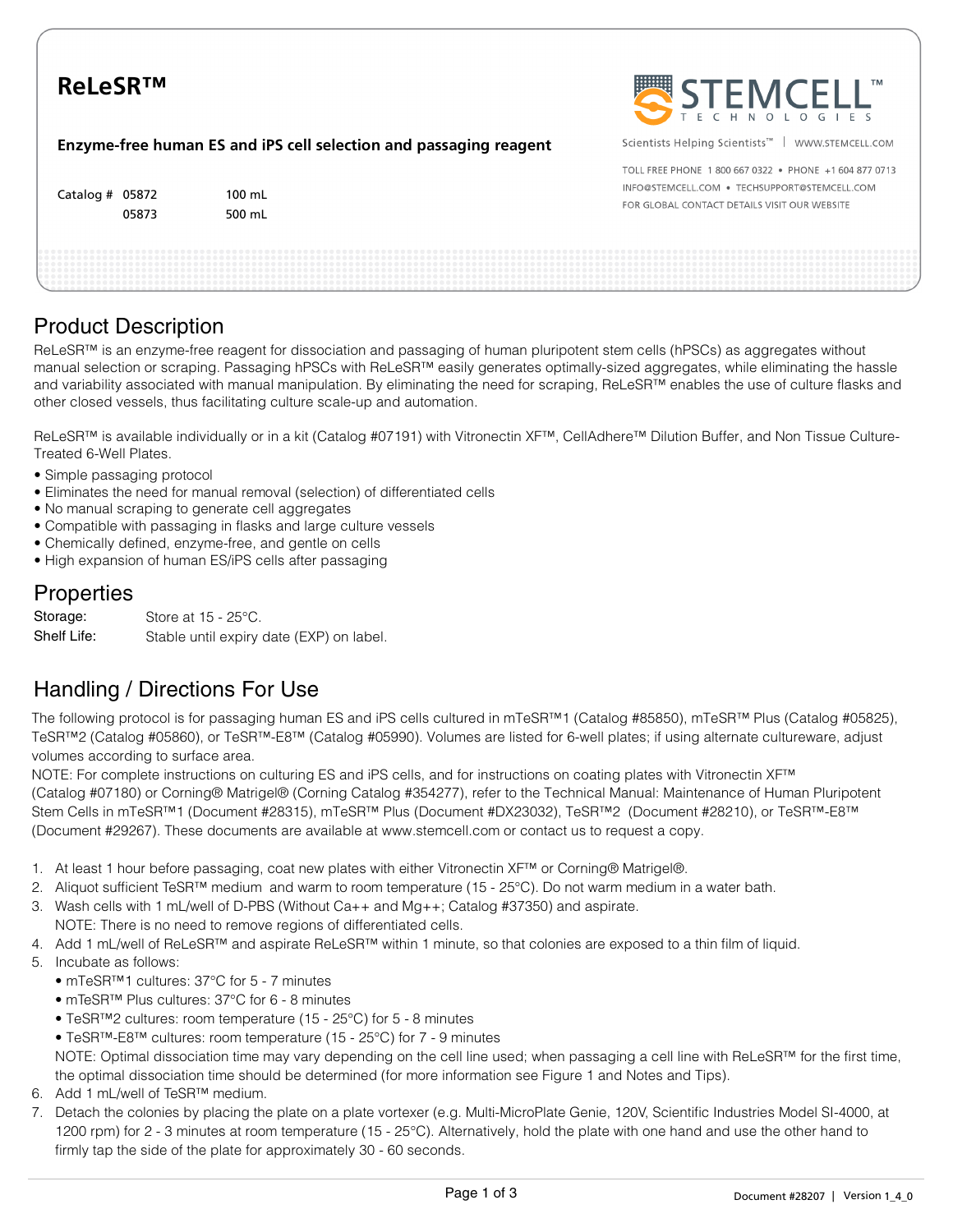#### **ReLeSR™**



8. Transfer the detached cell aggregates to a 15 mL tube (e.g. Catalog #38009) using a 5 mL serological pipette (e.g. Catalog #38003). Cell aggregates should be appropriately-sized for plating (mean aggregate size of approximately 50 - 200 µm; see Figure 1 and Notes and Tips).

NOTE: To plate cell aggregates directly from the passaged well (i.e. without transferring into a tube), pipette the aggregate mixture up and down once using a 5 mL pipette. This will ensure breakup of any large aggregates that may still be present.

- 9. Plate the cell aggregate mixture at the desired density onto pre-coated wells containing TeSR™ medium. If the colonies are at an optimal density, the cultures can be split every 4 - 7 days using 1 in 10 to 1 in 50 splits (i.e. cell aggregates from 1 well can be plated in 10 to 50 wells).
- 10. Place the plate in a 37°C incubator. Move the plate in several quick, short, back-and-forth and side-to-side motions to evenly distribute the cell aggregates. Do not disturb the plate for 24 hours.
- NOTE: Uneven distribution of aggregates may result in increased differentiation of human ES and iPS cells.
- 11. Perform daily medium changes and visually assess cultures to monitor growth until the next passaging time.



Figure 1. Examples of ideal cell aggregates (mean size of approximately 50 - 200 µm) obtained after step 8 of the protocol. Images were taken using two magnifications: (A) 20X and (B) 100X. If cell aggregates do not resemble these examples, the passaging protocol may require further optimization (for more information, refer to the section Notes and Tips).

# Notes and Tips

The ideal mean cell aggregate size obtained after step 8 of the protocol is approximately 50 - 200 µm (see Figure 1). The ReLeSR™ passaging protocol may need to be optimized when using different cell lines. The following are some troubleshooting suggestions:

LARGER AGGREGATES ARE OBTAINED (i.e. MEAN AGGREGATE SIZE IS > 200 µm):

- Pipette the cell aggregate mixture up and down until the ideal aggregate size is obtained (see Figure 1 for example). Avoid generating a single-cell suspension.
- Increase the incubation time by 1 2 minutes.
- For TeSR™2 or TeSR™-E8™ cultures, increase the incubation temperature to 37°C.

SMALLER AGGREGATES ARE OBTAINED (i.e. MEAN AGGREGATE SIZE IS < 50 µm):

- Minimize the manipulation of cell aggregates after dissociation.
- Decrease the incubation time by 1 2 minutes.

### COLONIES REMAIN ATTACHED TO THE CULTUREWARE:

- Increase the incubation time by 1 2 minutes.
- For TeSR™2 or TeSR™-E8™ cultures, increase the incubation temperature to 37°C.

DIFFERENTIATED CELLS ARE ALSO DETACHING FROM THE COLONIES AFTER STEP 7:

- Decrease the incubation time by 1 2 minutes.
- For mTeSR™1 or mTeSR™ Plus cultures, decrease the incubation temperature to room temperature (15 25°C).

### RELATED PRODUCTS

For related products, including specialized cell culture and storage media, matrices, antibodies, cytokines, and small molecules, visit www.stemcell.com/hPSCworkflow or contact us at techsupport@stemcell.com.